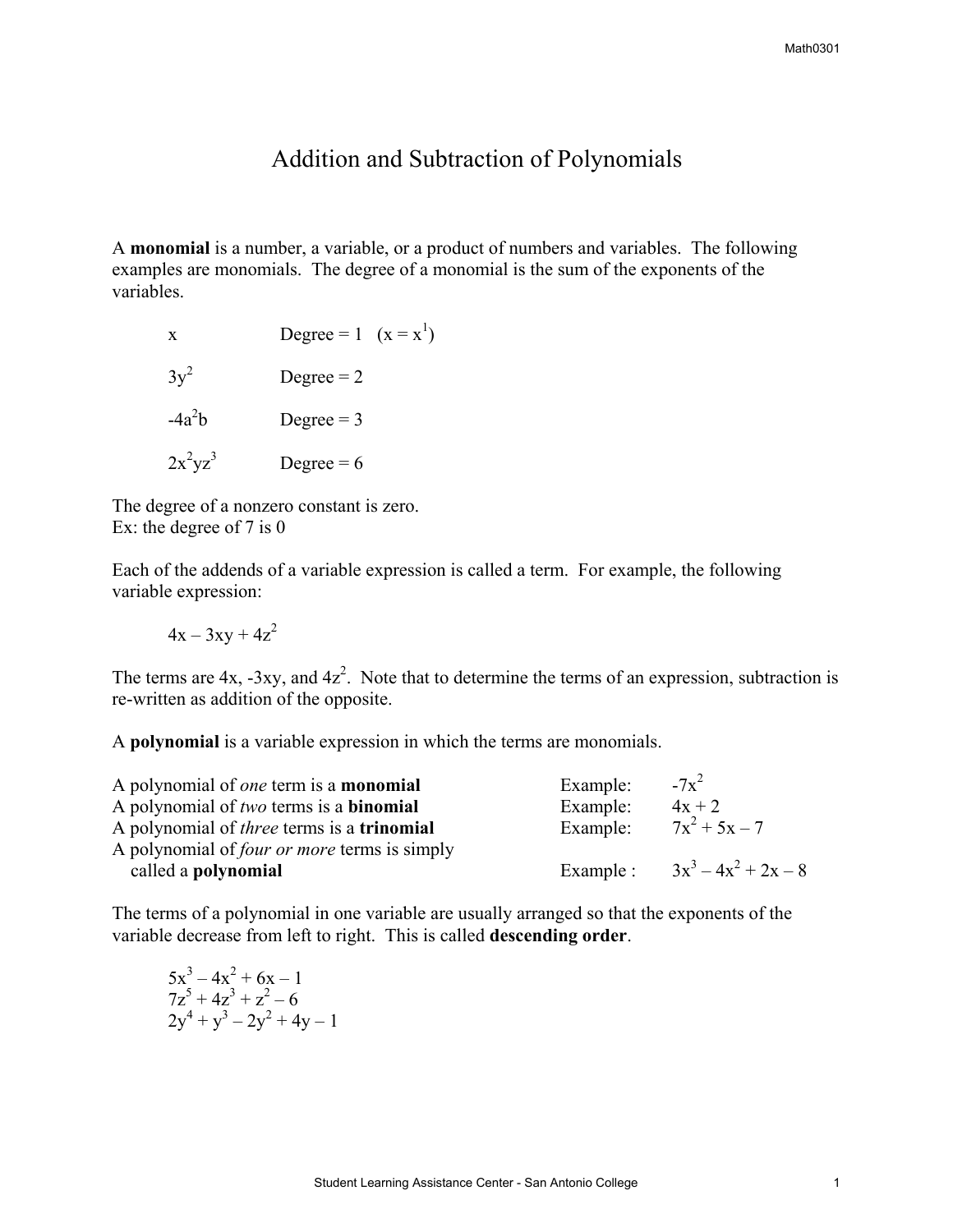The **degree** of a polynomial is the degree of the term of largest degree.

The degree of  $4x^3 - 5x^2 + 7x - 8$  is 3.

The degree of  $3x^3y - 4xy^2 + 2xy$  is 4

Polynomials can be added, using either a horizontal or vertical format, by combining like terms.

**Simplify:**  $(3x^3 - 7x + 2) + (7x^2 + 2x - 7)$ . Use a horizontal format.

$$
(3x3 - 7x + 2) + (7x2 + 2x - 7)
$$
  
\n
$$
= 3x3 + 7x2 + (-7x + 2x) + (2-7)
$$
  
\n
$$
= 3x3 + 7x2 - 5x - 5
$$
  
\n
$$
= 3x3 + 7x2 - 5x - 5
$$
  
\n
$$
= 3x3 + 7x2 - 5x - 5
$$
  
\n
$$
= 3x3 + 7x2 - 5x - 5
$$
  
\n
$$
= 3x3 + 7x2 - 5x - 5
$$
  
\n
$$
= 3x3 + 7x2 - 5x - 5
$$
  
\n
$$
= 3x3 + 7x2 - 5x - 5
$$

**Simplify:**  $(-4x^2 + 6x - 9) + (12 - 8x + 2x^3)$ . Use a vertical format.

| $-4x^2 + 6x - 9$       | $\circ$ Arrange the terms of each polynomial in |
|------------------------|-------------------------------------------------|
| $2x^3$<br>$-8x + 12$   | descending order with like terms in the same    |
| $2x^3 - 4x^2 - 2x + 3$ | column                                          |

 $\circ$  Combine the terms in each column

## **Subtraction of polynomials**

The **opposite** of the polynomial  $(3x^2 - 7x + 8)$  is  $-(3x^2 - 7x + 8)$ To simplify the opposite of a polynomial, change the sign of each term inside of the parentheses.

Polynomials can be subtracted using either a horizontal or vertical format. To subtract, add the opposite of the second polynomial to the first.

Simplify: 
$$
(4y^2 - 6y + 7) - (2y^3 - 5y - 4)
$$
. Use a horizontal format.  
\n
$$
(4y^2 - 6y + 7) - (2y^3 - 5y - 4)
$$
\n
$$
= (4y^2 - 6y + 7) + (-2y^3 + 5y + 4) \qquad \text{and the opposite of the second polynomial to the first}
$$
\n
$$
= -2y^3 + 4y^2 + (-6y + 5y) + (7 + 4)
$$
\n
$$
= -2y^3 + 4y^2 - y + 11 \qquad \text{or Combine like terms}
$$